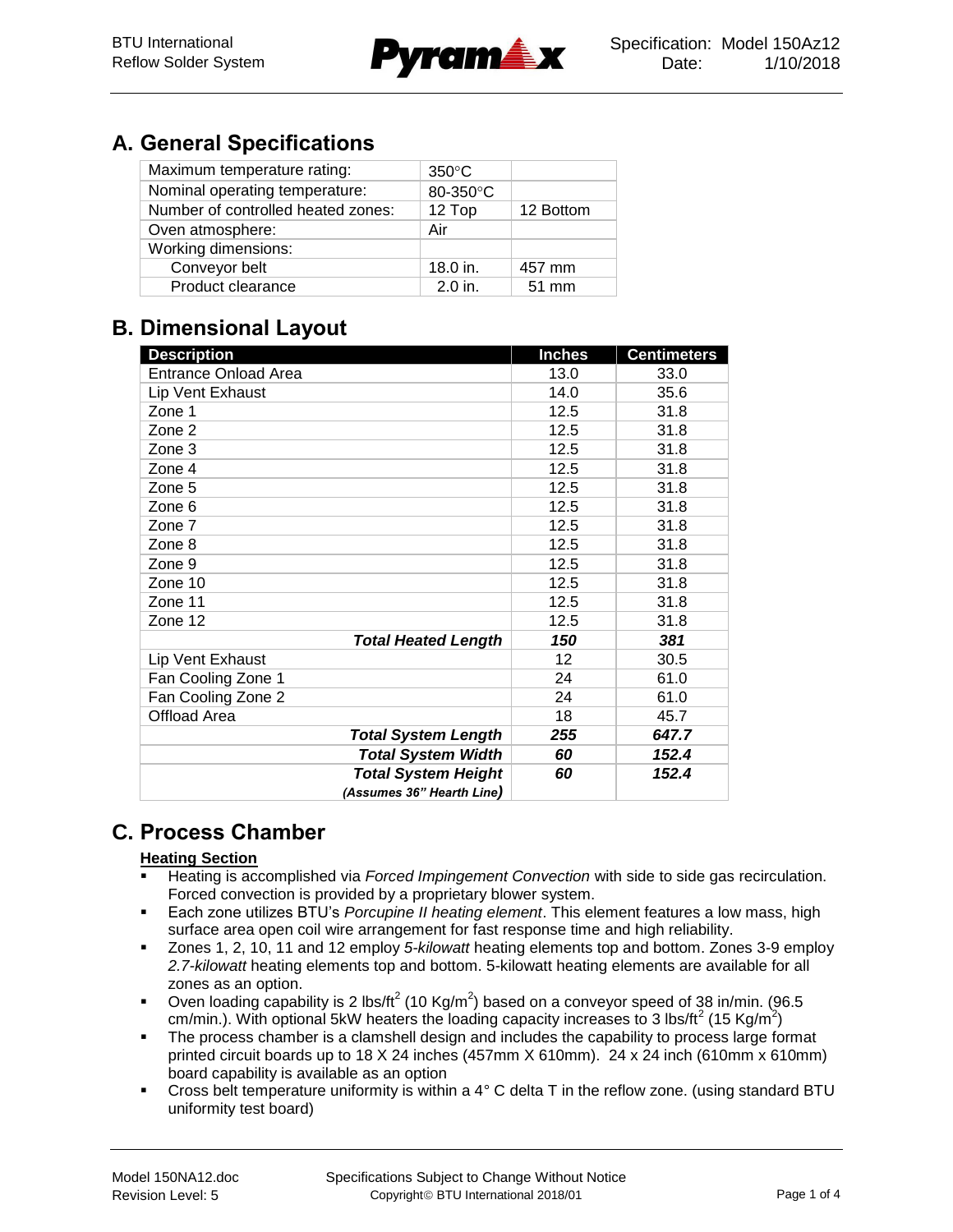

- Zone to zone temperature isolation is  $\geq 60^{\circ}$ C between end of profile soak and reflow spike.
- Access to the process chamber is accomplished via Powered Hood Lift actuators.

#### **Cooling Section**

- Cooling is accomplished via fans with forced convection.
- Closed loop cooling control is available as an option.

## **D. Conveyor System**

| <b>Conveyor Belt</b>                   |                          |                        |
|----------------------------------------|--------------------------|------------------------|
| <b>Belt Width</b>                      | 18 in.                   | 457 mm                 |
| Material                               | 302 Stainless Steel Flat |                        |
|                                        | <b>Flex</b>              |                        |
| <b>Conveyor Speed Range</b>            | 10 - 60 in/min.          | 25.4 - 152.4 cm/min.   |
| <b>Conveyor Speed Nominal</b>          | $40$ in/min.             | 101.6 cm/min.          |
| <b>Conveyor Speed Control Accuracy</b> | $+/-0.3%$                |                        |
| <b>Product Clearance</b>               | 2 in. (3 in. optional)   | 51 mm (76 mm optional) |
| Drive Motor                            | 1/16 hp / brushless DC   |                        |
| Conveyor Height from floor             | 33 - 39 in.              | 838 - 991 mm           |
| <b>Rail Edge Conveyor (optional)</b>   |                          |                        |
| Material                               | #35 steel roller chain   |                        |
| Width                                  | $2 - 18$ in.             | $51 - 457$ mm          |
| Support pin length                     | 0.187 in. (std)          | $4.7$ mm (std)         |
| Pin to pin distance                    | $0.375$ in.              | $9.5 \text{ mm}$       |
| Support pin height                     | 1.2 in. above pin        | 30.5 mm above pin      |
| (clearances)                           | 0.8 in. below pin        | 20.3 mm below pin      |
| Rail parallelism                       | $0.040$ in.              | $1.0 \text{ mm}$       |
| Rail height from floor                 | $33.8$ in. $-39.8$ in.   | $859$ mm $-1011$ mm    |

- Programmable (recipe controlled) width adjust is included with the *optional* rail edge conveyor.
- Programmable multi-port lubricator is included with the *optional* rail edge conveyor.
- **Belt deviation detection via programmable deviation alarm.**
- **Belt "Stopped" alarm is standard with over torque protection provided via slip clutch.**
- Alarm and motion messaging via WINCON™.

## **E. Oven Controls**

#### **Temperature Control**

- Temperature control is accomplished by twenty-four (24) PID control loops of the Oven Control Unit (microprocessor) and Windows™ WINCON™ operating software. Each zone is divided into independent top and bottom control. Temperature control accuracy is  $+/-0.5$ °C no-load.
- Optional Cooling control is accomplished by varying blower speed. Cooling rate control is selected via WINCON™ software allowing the user to select the cooling rate.
- Process over temperature protection is accomplished via WINCON $\mathbb{N}$  software using programmable alarm limits. Power to the heaters is removed if the temperature exceeds the high alarm limit.
- *Redundant independent electronic over temperature protection* is standard. In the event of an over-temperature condition, power to the heaters is removed and audible/visual alarm activates. The conveyor continues to operate in this condition.

#### **Operator Interface**

- Controls are located on the **RIGHT HAND SIDE** as viewed from the oven entrance.
- The computer keyboard and flat panel display are located at the entrance front of the oven.
- Programming is accomplished via BTU's WINCON™ software. WINCON™ operates on the Windows<sup>™</sup> platform.
- Thermal profiling can be accomplished using six dedicated thermocouple inputs located at the oven entrance. BTU is compatible with *KIC and ECD* as an integrated software solution.